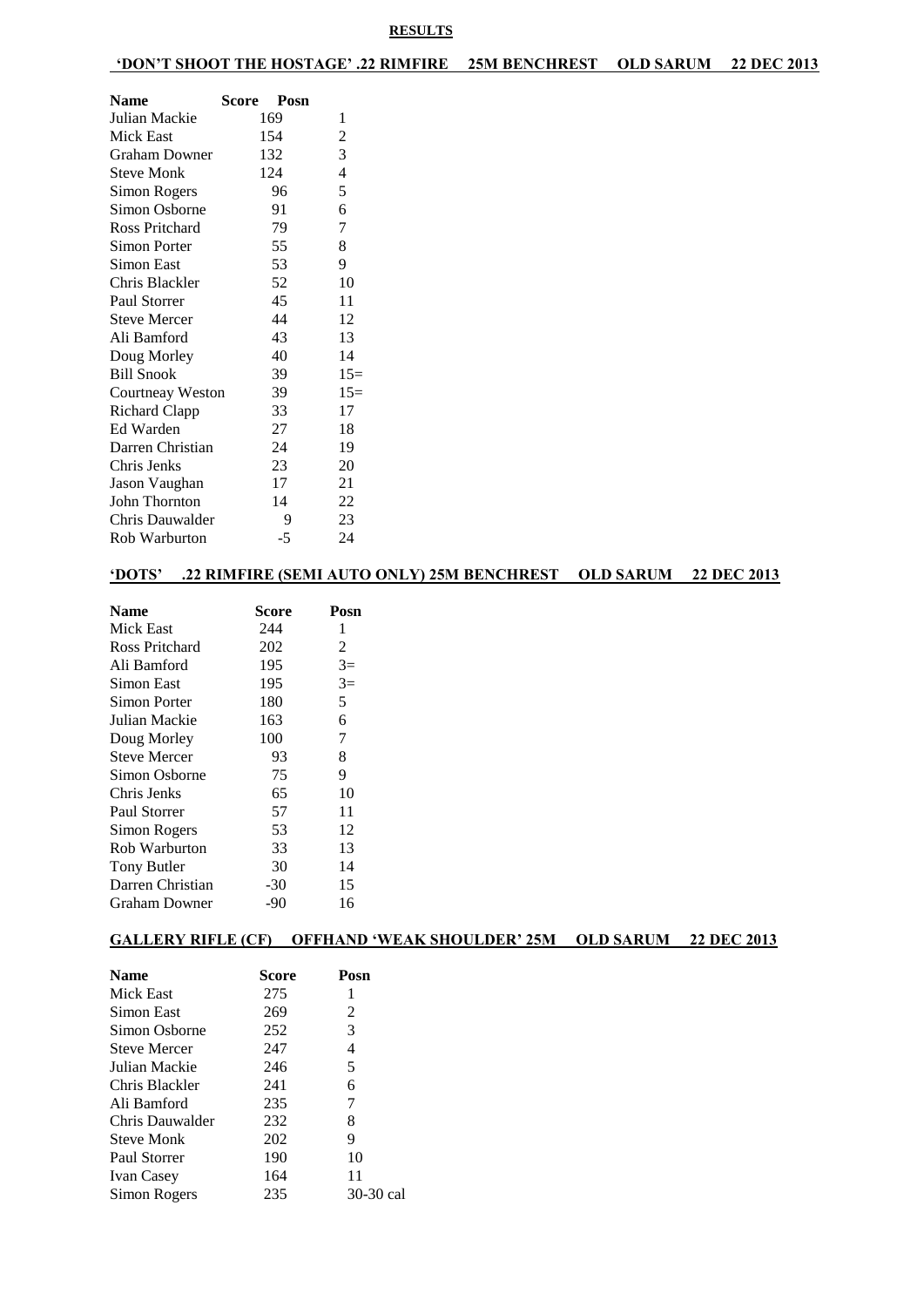### **.22 RIMFIRE OFFHAND 25M OLD SARUM 29 DEC 2013**

| <b>Name</b>                    | <b>Top</b> | <b>Bottom</b> | <b>Total</b> | Posn |
|--------------------------------|------------|---------------|--------------|------|
| Mick East                      | 146        | 147           | 293          | 1    |
| <b>Richard Salter</b>          | 148        | 137           | 285          | 2    |
| <b>Ivan Casey</b>              | 142        | 142           | 284          | 3    |
| Darren Christian               | 134        | 143           | 277          | 4    |
| <b>Steve Mercer</b>            | 143        | 132           | 275          | 5    |
| Ross Pritchard                 | 138        | 134           | 272          | 6    |
| Richard Clapp                  | 134        | 136           | 270          | 7    |
| Matt Mercer (G)                | 135        | 130           | 265          | 8    |
| Simon Porter                   | 129        | 135           | 264          | 9    |
| Dixon $(G?)$<br>$\overline{?}$ | 132        | 130           | 262          | 10   |
| Mike Easton $(G)$              | 130        | 130           | 260          | 11   |
| John Thornton                  | 124        | 132           | 256          | 12   |
| David Shepherd                 | 125        | 127           | 252          | 13   |
| Tony Butler                    | 124        | 125           | 249          | 14   |
| Nigel Casperd                  | 115        | 124           | 239          | 15   |
| Gary Jeffries                  | 120        | 116           | 236          | 16   |
| Simon Butler (G)               | 120        | 108           | 228          | 17   |
| Oli Casperd                    | 102        | 117           | 219          | 18   |

## **GALLERY RIFLE (CF) OFFHAND 25M OLD SARUM 29 DEC 2013**

| <b>Name</b>         | Top | <b>Bottom</b> | Total | Posn      |
|---------------------|-----|---------------|-------|-----------|
| Mick East           | 146 | 147           | 293   | 1         |
| Matt Mecer (G)      | 127 | 130           | 257   | 2         |
| Richard Clapp       | 124 | 130           | 254   | 3         |
| <b>Steve Mercer</b> | 132 | 116           | 248   | 4         |
| Gary Jeffries       | 120 | 112           | 232   | 5         |
| Nigel Casperd       | 102 | 108           | 210   | 6         |
| Mike Easton $(G)$   | 85  | 117           | 202   | 7         |
| <b>Ivan Casey</b>   | 76  | 108           | 184   | 8         |
| Simon Rogers        | 127 | 122           | 249   | $30 - 30$ |

| <b>BENCHREST GROUPING</b><br><b>22 RIMFIRE</b><br>25M |                |                       | <b>OLD SARUM</b><br><b>29 DEC 2013</b><br>$(Any\;riffe\;up\;to\;8.5lb)$ |       |       |       |        |              |
|-------------------------------------------------------|----------------|-----------------------|-------------------------------------------------------------------------|-------|-------|-------|--------|--------------|
| <b>Name</b>                                           | Rifle          | Ammo                  | Gp1                                                                     | Gp2   | Gp3   | Gp4   | Agg    | Posn         |
| Mick East                                             | Anschutz 1385? | <b>SK Rifle Match</b> | 0.325                                                                   | 0.371 | 0.524 | 0.223 | 0.3608 |              |
| Ross Pritchard                                        | Anschutz 14    | <b>RWS</b>            | $1.354*$                                                                | 0.483 | 0.492 | 0.191 | 0.6300 | 2            |
| Simon Porter                                          | Ruger $10/22$  | <b>CCI MiniMag</b>    | 0.513                                                                   | 0.733 | 0.779 | 0.916 | 0.7353 | 3            |
| Darren Christian                                      | Ruger $10/22$  | <b>CCI MiniMag</b>    | 0.707                                                                   | 0.994 | 0.987 | 0.921 | 0.9023 | 4            |
| Tony Butler                                           | Anschutz 525   | Eley Sport            | 0.443                                                                   | 0.693 | 1.561 | 1.061 | 0.9395 | 5.           |
| Gary Jeffries                                         | Anschutz 54    | <b>RWS R50</b>        | 0.234                                                                   | 0.145 | 0.110 | 0.238 | 0.1930 | $O$ 'weight! |

## **.22 RIMFIRE PRONE 50YDS ANDOVER 5 JAN 2014**

| <b>Name</b>          | <b>Score</b> | Posn                        |
|----------------------|--------------|-----------------------------|
| Pete Smith           | 297.0        | 1                           |
| <b>Graham Downer</b> | 296.2        | $\mathcal{D}_{\mathcal{L}}$ |
| Jason Vaughan        | 193.1        | 3                           |
| <b>Graham Downer</b> | 293.0        |                             |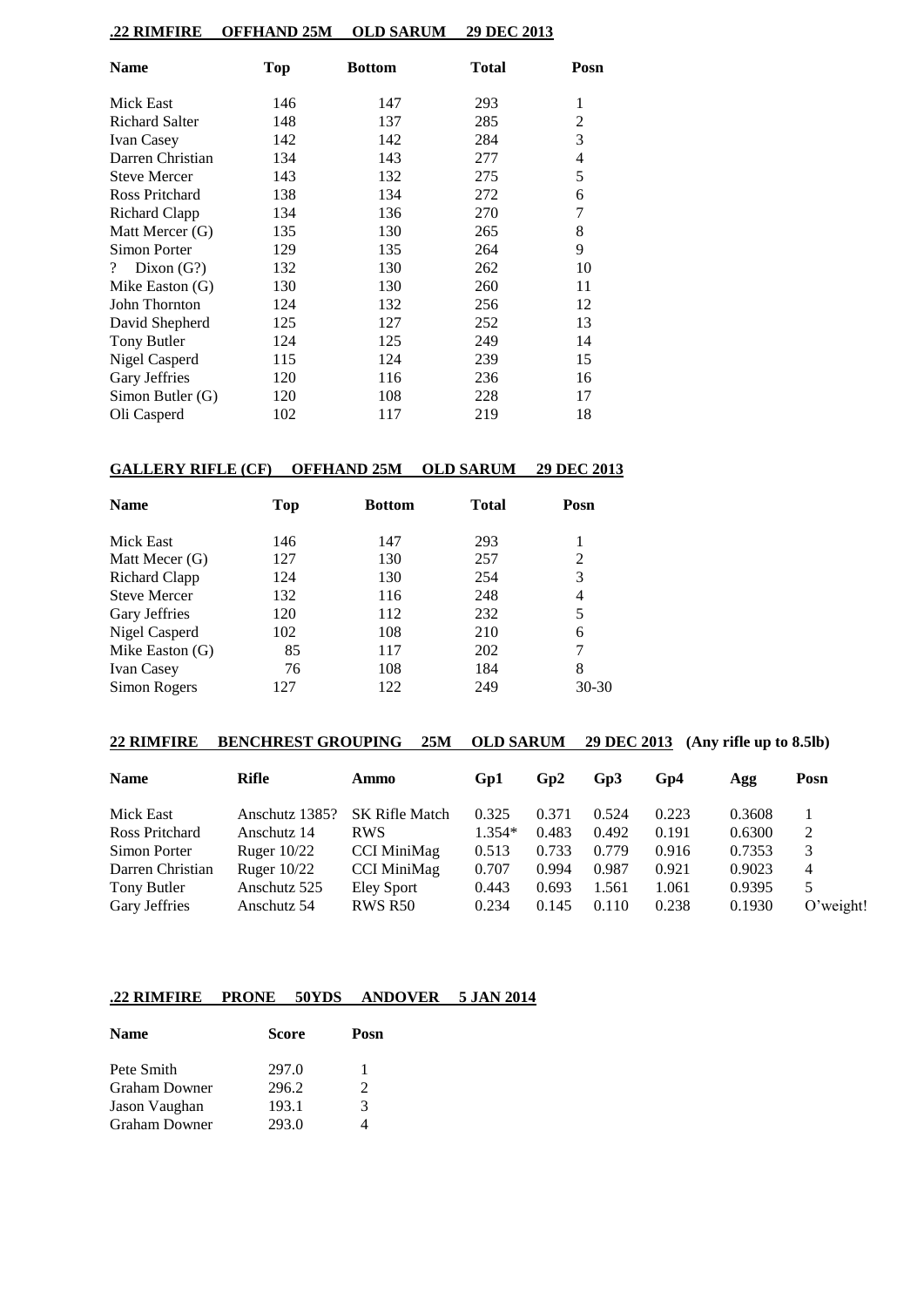## **F CLASS 600YDS CENTURY 12 JAN 2014**

| <b>Name</b>                        | <b>Class</b> | <b>Rifle Make/Mod</b> | <b>Calibre</b> | <b>Bullet wt</b> | <b>Score</b> | Posn                     | <b>Pts</b>     |
|------------------------------------|--------------|-----------------------|----------------|------------------|--------------|--------------------------|----------------|
| Richard Sharman                    | F/O          | <b>RPA</b>            | 6.5x284        | 136              | 74.7         | 1                        | 10             |
| Sam Salter                         | F/O          | <b>RPA</b>            | 6.5x55         | 139              | 70.2         | $2=$                     | 8.5            |
| Ian Smedley                        | F/TR         | Barnard               | .308           | 200              | 70.2         | $2=$                     | 8.5            |
| Mick East                          | F/O          | Remmy 700             | .308           | 155              | 67.5         | 4                        | $\tau$         |
| <b>Graham Downer</b>               | F/TR         | Surgeon Tac           | .308           | 175              | 67.4         | 5                        | 6              |
| Pete Smith                         | F/TR         | Nesika                | .308           | 155              | 65.1         | 6                        | 5              |
| Pete Smith                         | F/O          | <b>SGC AR</b>         | .223           | 69               | 60.1         | 7                        |                |
| Paul Phillips                      | F/TR         | SGC                   | .223           | 69               | 59.1         | $\,8$                    | $\overline{4}$ |
| Mick East                          | F/TR         | Tikka M55             | .223           | 80               | 56.0         | 9                        |                |
| Ivan Casey                         | F/TR         | Remmy 700             | .308           | 155              | 49.1         | 10                       | 3              |
| Gary Jeffries                      | F/TR         | Remmy 700             | .308           | 155              | 44.0         | 11                       | $\overline{2}$ |
| <b>Ivan Casey</b>                  | F/TR         | Remmy 700             | .308           | 155              | 56.2         | $2nd$ att                |                |
| Gary Jeffries                      | F/TR         | Remmy 700             | .308           | 155              | 33.1         | $2nd$ att                |                |
| F/TR                               |              |                       |                |                  |              |                          |                |
| Ian Smedley                        | F/TR         | <b>Barnard</b>        | .308           | 200              | 70.2         | 1                        | 10             |
| <b>Graham Downer</b>               | F/TR         | Surgeon Tac           | .308           | 175              | 67.4         | $\mathfrak{2}$           | 9              |
| Pete Smith                         | F/TR         | Nesika                | .308           | 155              | 65.1         | 3                        | 8              |
| Paul Phillips                      | F/TR         | SGC                   | .223           | 69               | 59.1         | $\overline{\mathcal{L}}$ | 7              |
| Mick East                          | F/TR         | Tikka M55             | .223           | 80               | 56.0         | 5                        | 6              |
| <b>Ivan Casey</b>                  | F/TR         | Remmy 700             | .308           | 155              | 49.1         | 6                        | 5              |
| Gary Jeffries                      | F/TR         | Remmy 700             | .308           | 155              | 44.0         | 7                        | 4              |
| <b>Service Rifle (NRA targets)</b> |              |                       |                |                  |              |                          |                |
| <b>Bruce Ellis</b>                 | Svc          | Ross M10              | .303           | 174              | 68.6         | 1                        |                |

## **GALLERY RIFLE (CF) OFFHAND 25M OLD SARUM 19 JAN 2014**

| <b>Name</b>           | Top     | <b>Bottom</b> | <b>Total</b> | Posn  |
|-----------------------|---------|---------------|--------------|-------|
| Mick East             | 146     | 141           | 287          | 1     |
| Ian Smedley           | 137     | 142           | 279          | 2     |
| Ross Pritchard        | 136     | 137           | 273          | 3     |
| Ed Warden             | 136     | 136           | 272          | 4     |
| Pete Smith            | 135     | 135           | 270          | $5=$  |
| John Thornton         | 138     | 132           | 270          | $5=$  |
| Darren Christian      | 131     | 128           | 259          | 7     |
| <b>Richard Salter</b> | 124     | 134           | 258          | 8     |
| Richard Clapp         | 130     | 127           | 257          | 9     |
| Paul Phillips         | 133     | 122           | 255          | 10    |
| Chris Blackler        | 134     | 120           | 254          | $11=$ |
| <b>Jason Slater</b>   | 127     | 127           | 254          | $11=$ |
| Chris Dauwalder       | 122     | 131           | 253          | $13=$ |
| Steve Jugg            | 125     | 128           | 253          | $13=$ |
| Peter Kiy             | 128     | 119           | 247          | 15    |
| Doug Morley           | 115     | 124           | 239          | 16    |
| <b>Steve Mercer</b>   | 118     | 119           | 237          | 17    |
| Rob Warburton         | 120     | 115           | 235          | 18    |
| Gerry Bateman         | 122(16) | 94(14)        | 216          | 19    |